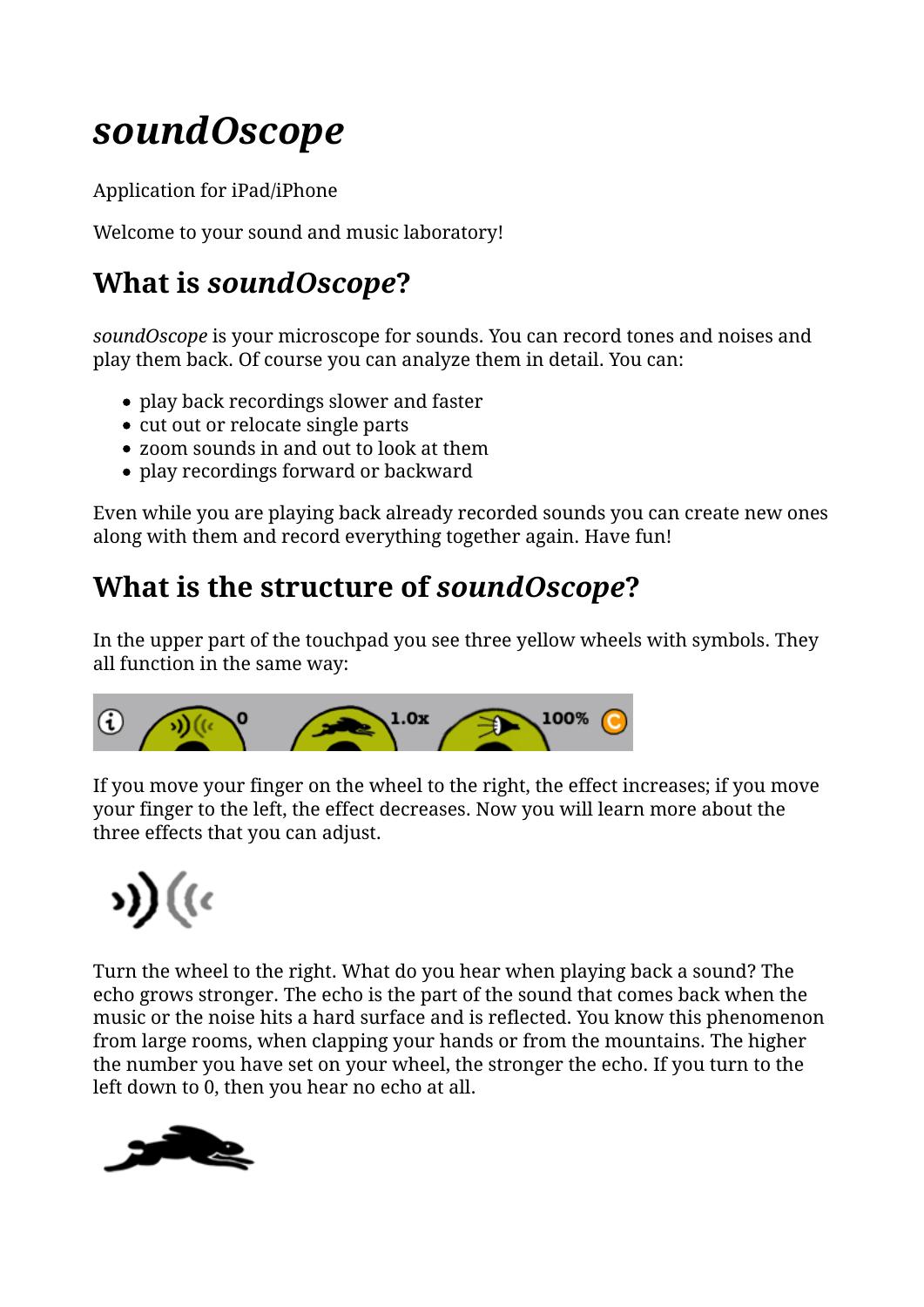How fast can the rabbit run? If you turn the wheel to the right, the play-back becomes faster; if you turn to the left, it becomes slower. The number tells you how much. The "x" stands for "times", for example three times as fast as recorded.



Loud or soft? Choose by adjusting this wheel. The symbol % stands for percent. 100 percent is as loud as recorded, 50 half of it and 0 nothing at all, that is silence. You can make the recording louder by choosing more than 100%. But be careful: if the number is too high, the iPhone/iPad cannot play the loudest parts properly because of the overdrive.

Do you want to reset all wheels to their default values? Nothing is easier than that. Simply tip the clear button on the right side.

This is the actual sound window:



The green line represents the run of the sound. This is one possibility to turn the characteristics of sounds into images. By means of the two-finger method you can zoom within the sound window and define the section you want to play back or change.

The bar above the sound window tells you where you are within your sound recording or piece of music:



If the grey bar inside the entire bar is the same length, you see the entire piece of recording on your touchpad. But if the grey bar is smaller and for example on the far right of the bar, you currently see and hear the part of the recording that is at the end of it and you cannot see the previous parts. If you want to see them, you have to move the green lines in the sound window to the left.

The panels for the play-back of the sounds are on the right and left of the sound window:



At the bottom of the touchpad you see the buttons for recording, editing and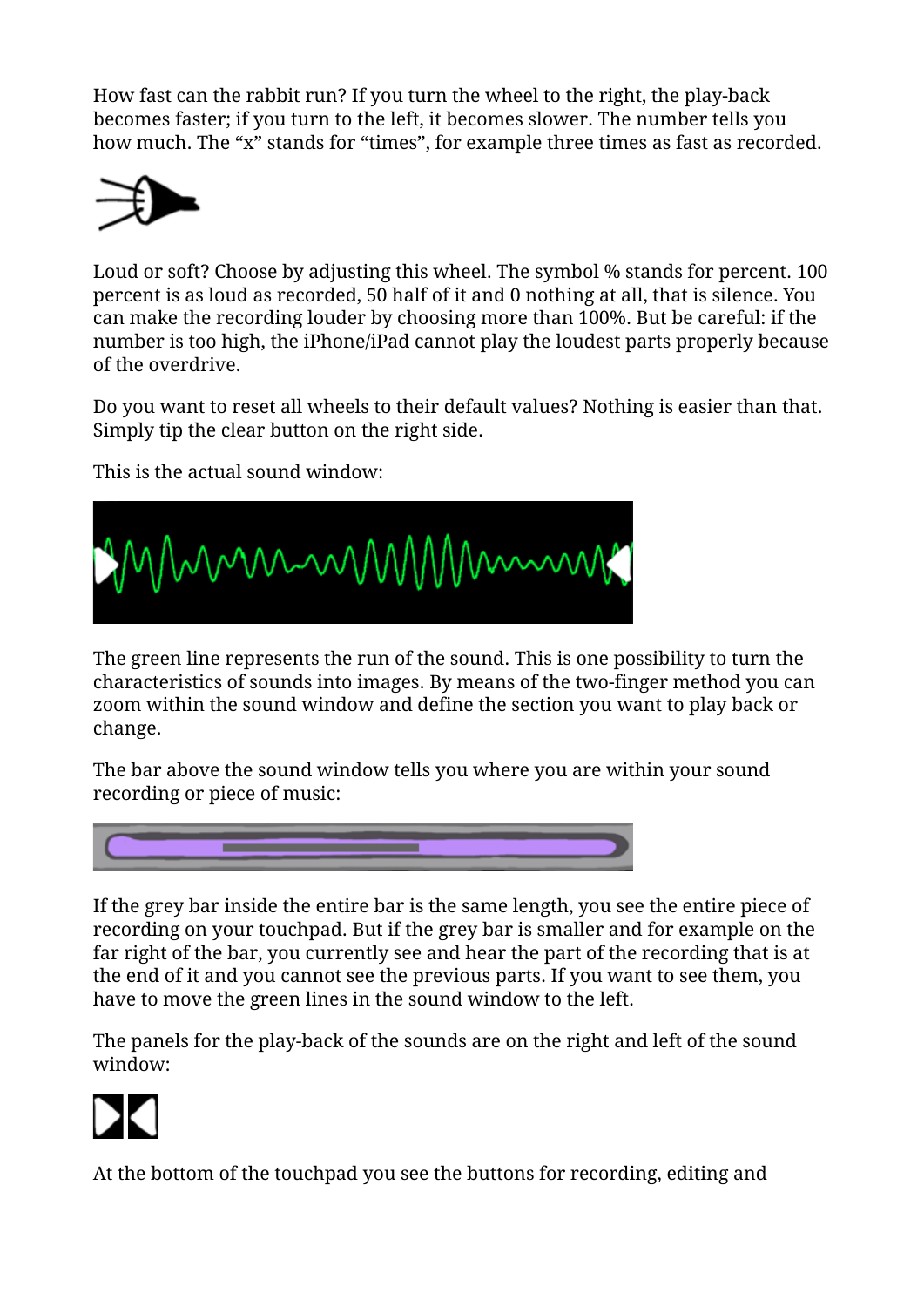saving:



## **How can I play back sounds and noises with** *soundOscope***?**

If you want to play back what you have recorded, it is really easy:

If you tip into the sound window, this red indicator appears  $\Box$  and plays back the sound in the tempo you have set. The play-back starts exactly from the position that you have tipped. Like this, you can play with parts of words and/or sounds.

If you follow the sound waves slowly with your finger from left to right, the recording is played back forward at a slow pace. If you play back faster than the actual recording, the sound becomes higher. If you play back slowly, the sound deepens. Of course you can also play backward and back and forth!

If you tip the play-back button on the left in the sound window, the saved sounds are played forward.

If you tip the button on the right, the saved sounds are played backward. Give it a try!

## **How can I record sounds and noises with** *soundOscope***?**

Get creative! With this button you can record sounds:



Tipping on it once, *soundOscope* records: your voice, a singing bird, the radio – everything you can think of, even what you are doing right now with the sound in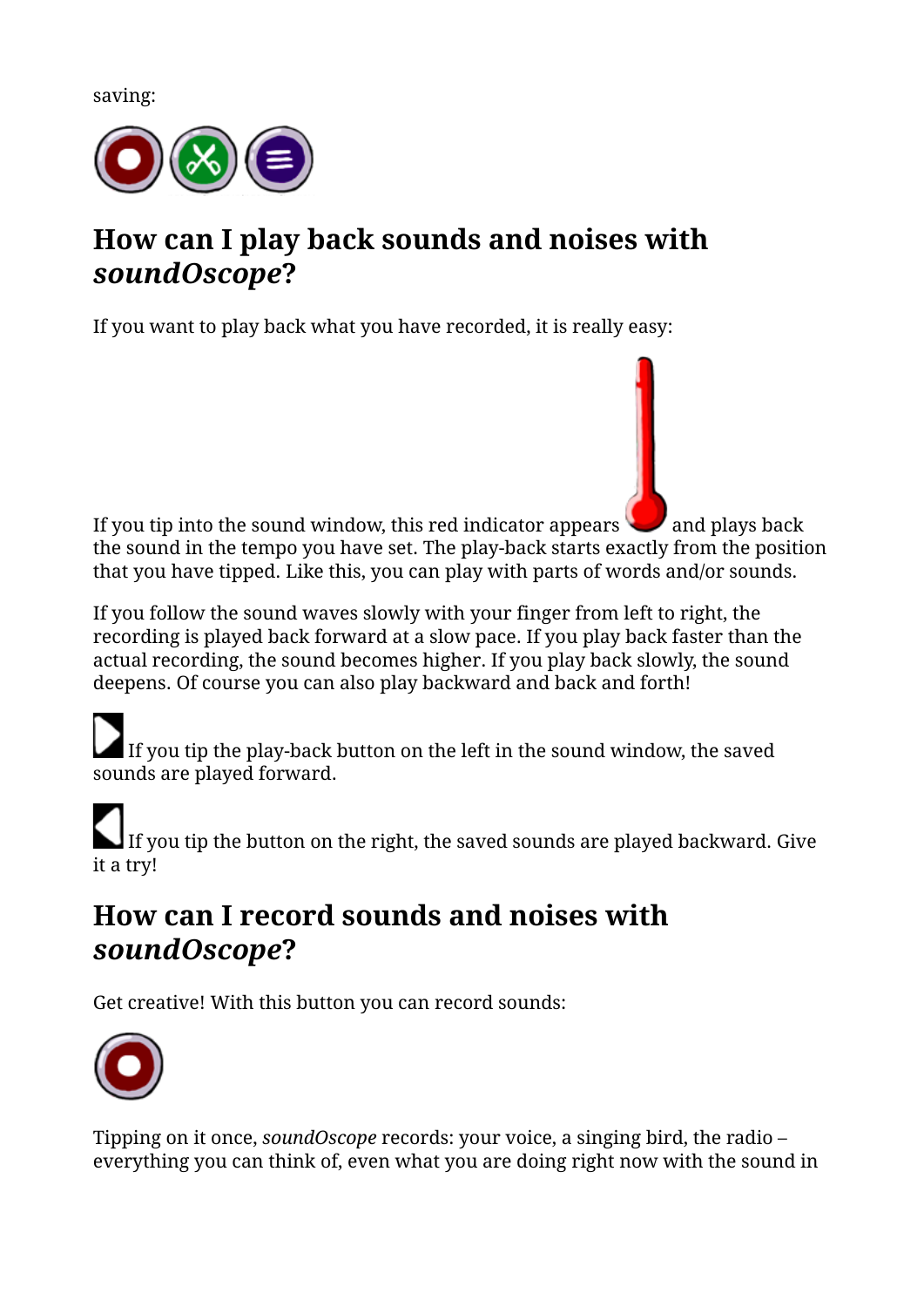the window. If you tip the red button again, the recording stops and you can play it back in the sound window.

The microphone is located near the Home button of the iPhone and the front camera of the iPad (on the older iPad version without a camera the microphone is near the headphone jack). The closer you are to the microphone, the better the recordings.

You can play back an old recording while recording another sound with *soundOscope* and create a mix of the existing and the new recording.

The maximum recording time is limited at 2 minutes.

## **How can I save recordings with** *soundOscope* **and share them with others?**

If you have recorded or created a great sound you may want to listen to it again later or develop it further or send it to a friend. You can do so with the help of the library:



If you tip this button, you can choose from "Insert", "Load", "Save" oder "Email":



Now you can enter the name for your new recording and save it or open earlier recordings. To insert a stored sound into the actual recording, you can place the red cursor at the desired location and select the insert button. If the red cursor is not visible, inserting takes place at the right side of the selected range.

You can also delete a recording within the load or insert window. To do so, you tip on the "edit" button that is located top right and the one-way street symbol of the recording you wish to delete and then you confirm by tipping on the "delete" button.

By choosing "cancel" you return to *soundOscope* and can continue to play.

## **How can I edit recordings with** *soundOscope***?**

This button shows you the different editing functions: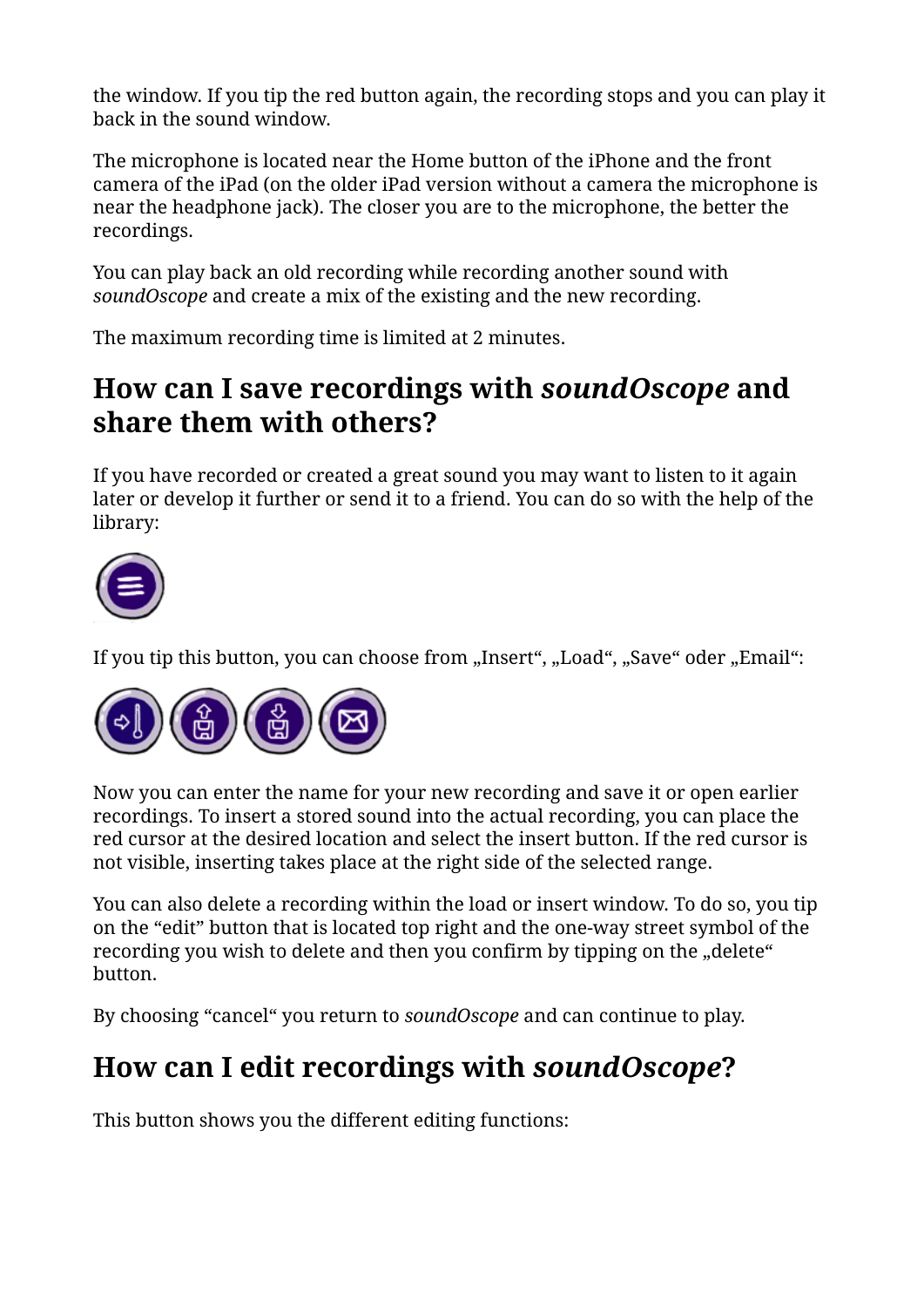

You can copy a section, cut it and more. Each step can be revoked once. In order to use these functions, you have to first buy the editing functions as an in-app purchase.

With these buttons you can edit your recordings.



There are two possibilities how you can choose the section you want to cut, copy, trim or reverse:

The editing functions initially affect the entire window, that is the entire 1. recording or the section zoomed by means of the two-finger method.



If you tip your finger two seconds on a position in the sound window, a blue 2. flag locator appears. From this position you can now open an editing window. Then you can further move the left and right indicator. All editing functions now refer to this window. You can make the blue selection area disappear by swiping one of the blue locators downward.



## **Now what are the precise possibilities of** *soundOscope***?**

#### **Suggestion 1:**

Say your name backward into *soundOscope* (e.g. sukram) and play it backward. Correct your pronunciation (e.g. suchgram) until the sound of your name is without an accent.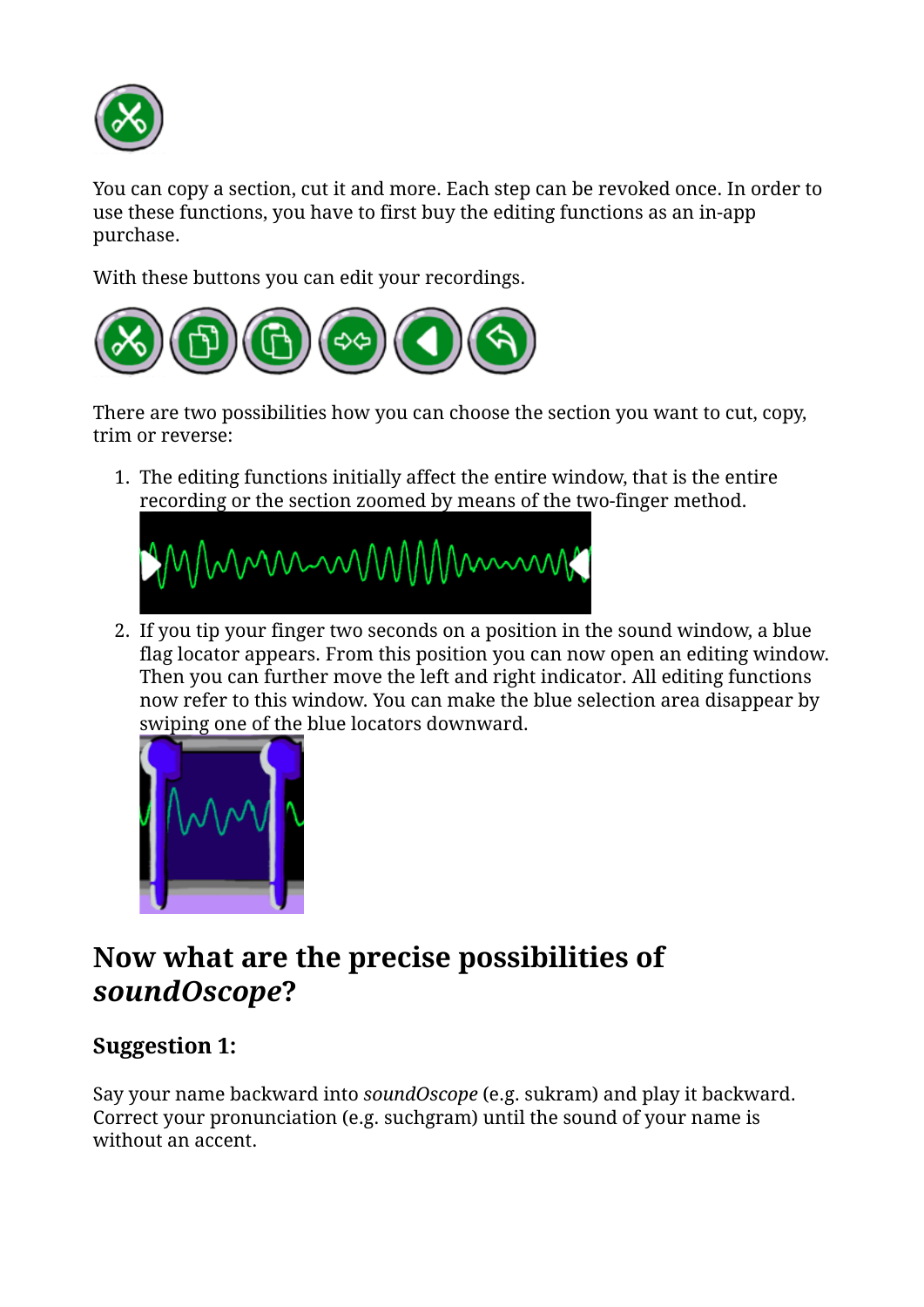#### **Suggestion 2:**

Load for example the "Drop of water" from the library. Now tip the record button and play with the drop of water sound in the sound window by tipping rhythmically all over the sound window. Stop the recording by pressing the record button again. Now play your improvisation back or forward. Of course you can further improvise on the existing basis. If you want to save a recording for future use, do not forget to first add it to your library.

#### **Suggestion 3:**

Sing a canon melody (e.g. Brother John) and record yourself with *soundOscope*. Now sing the canon entry yourself. Of course you can record yourself (as in suggestion 2) and then sing the third canon entry…

## **About us**

www.creafon.com/apps

#### **Idea and production:**

Markus Cslovjecsek

#### **Graphical design:**

Stephan Brülhart

#### **Audio production:**

Kurt Studer, raum für musik

#### **Programming:**

Markus Zehnder, Sophisticode Ltd

#### **Consulting:**

Hanna Buhl David Wheway

#### **Translations:**

Franziska Brunner, English Xanthippi Tokmakidou, Greek Antoni Pinent, Spanish and Catalan